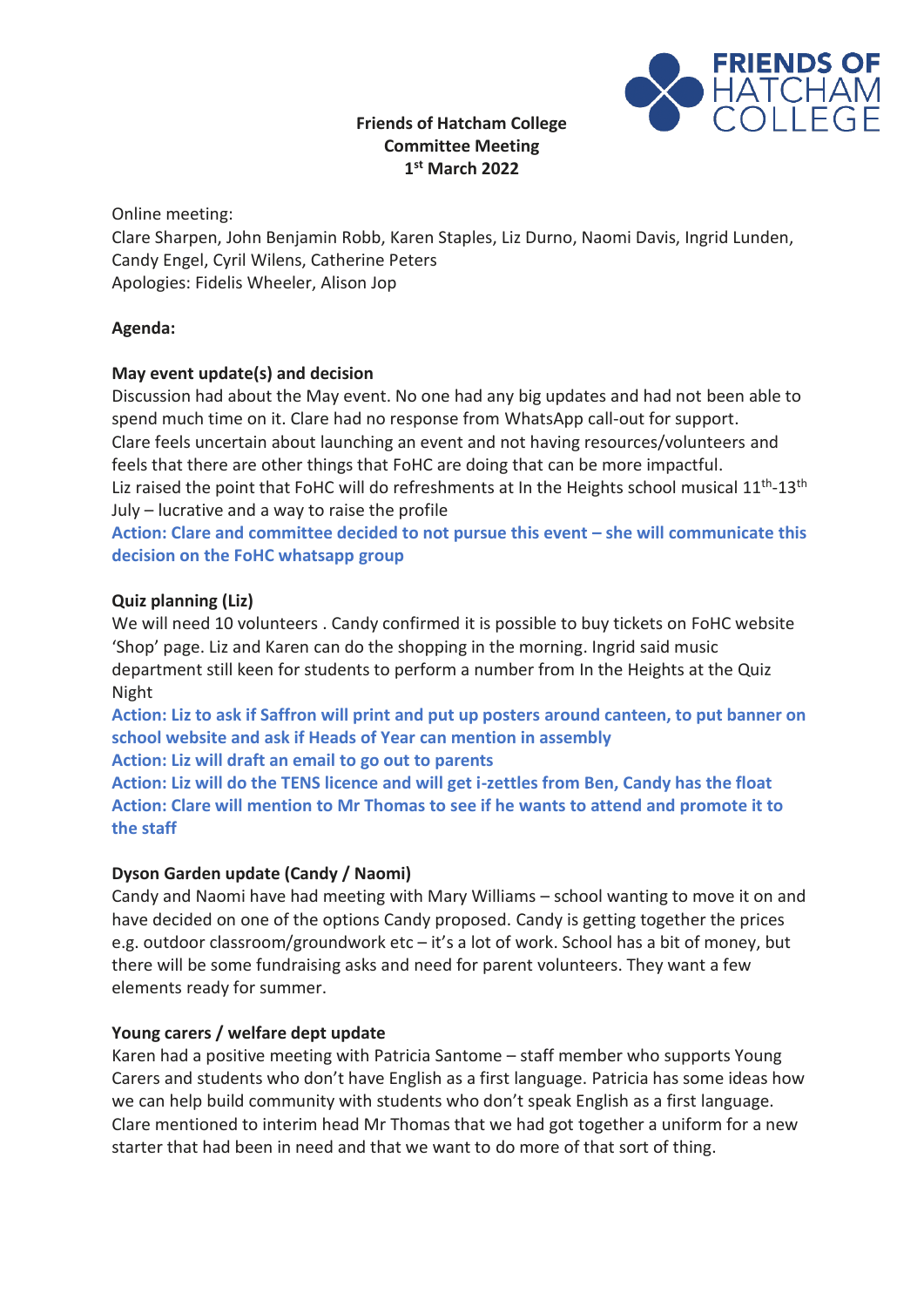Young Carers Week 16<sup>th</sup> March – Clare has drafted a leaflet to be emailed/WhatsApp to encourage people to donate money throughout March which will be earmarked for Young Carers work in the school

#### **Oxbridge coaching update**

Clare has had 9 people who are willing to help Oxbridge candidates – Hatcham College is a leading school in Lewisham for applications – 20 students usually apply and 4-6 get in. History teacher Estelle Cooch supports them in her 'spare time'.

Liz mentioned that school has 'Step-up' and 'Eleven-up' programmes (New College Oxford and Kings College Cambridge). Lewisham Council do a trip to Oxford and Cambridge.

**Action: Clare to co-ordinate with Estelle on next steps** Cyril – mentioned that some international universities eg Dutch have courses in English – perhaps this could be highlighted to Sixth Formers. **Action: Clare will ask Estelle if this already happens**

#### **Internet Banking application – Metro Bank Community Account**

Friends of Hatcham College is looking to open a Community Current account with Metro Bank, to help with our charity needs.

Key officials: Chair – Clare Sharpen Treasurer – John Benjamin Robb Secretary – Naomi Ruth Davis

Key officials, (Clare Rosemary Sharpen, John Benjamin Robb, Naomi Ruth Davis), will have the control of the accounts and be on a One to Sign Mandate. This will allow key officials to be able to act on the accounts jointly, including making transactions, adding additional account operators and internet banking services.

**Action: Candy has some expenses and will contact Ben about them to get payment Action: Clare to check with ben if Mr Hancock has been paid for the notebooks he ordered**

#### **April Forum update**

This was going to be on the topic of Sports provision – Clare has emailed Ms Edwards but not heard anything back.

Liz suggested that perhaps Mr Thomas could 'meet' parents at the forum and have presubmitted questions

**Action: Clare will ask Mr Thomas**